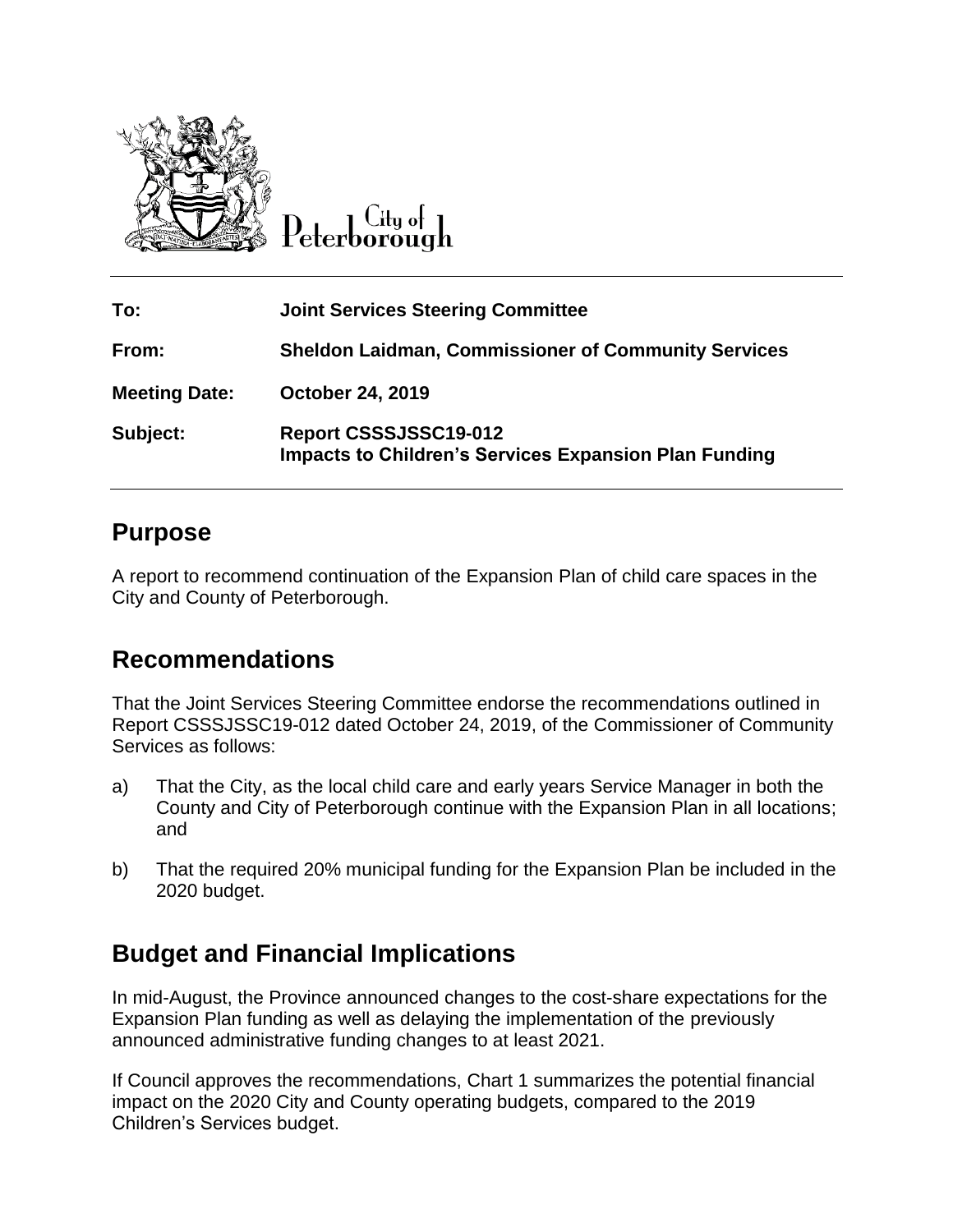#### **Chart 1 Total Municipal Costs**

|                        | <b>Expansion Plan</b>        |                |               |                       |                   |
|------------------------|------------------------------|----------------|---------------|-----------------------|-------------------|
|                        | <b>Approved</b>              | 2019           | 2020          | % Change              | % Change          |
|                        | 2019                         | <b>Actual</b>  | <b>Draft</b>  | 2019 to               | 2019 Actual       |
|                        | <b>Budget</b>                | <b>Funding</b> | <b>Budget</b> | 2020<br><b>Budget</b> | to<br>2020 Budget |
|                        |                              |                |               |                       |                   |
| Expenditures           | 2,048,083                    | 2,179,542      | 2,179,542     | 6.4%                  | 0.0%              |
| Provincial and Other   |                              |                |               |                       |                   |
| Revenues               | (2,048,083)                  | (2, 179, 542)  | (1,743,634)   | $-14.9%$              | $-20.0%$          |
| <b>Municipal Share</b> |                              |                |               |                       |                   |
|                        |                              |                | 435,908       |                       |                   |
|                        |                              |                |               |                       |                   |
| City                   |                              |                |               |                       |                   |
|                        |                              |                | 300,777       |                       |                   |
| County                 |                              |                |               |                       |                   |
|                        |                              |                | 135,131       |                       |                   |
| <b>Total Municipal</b> |                              |                |               |                       |                   |
|                        | $\qquad \qquad \blacksquare$ |                | 435,908       |                       |                   |
| <b>Cost Share</b>      |                              |                |               |                       |                   |
| City                   | 70%                          |                | 69%           |                       |                   |
| County                 | 30%                          |                | 31%           |                       |                   |

The municipal breakdown is cost shared as City/County 70/30 in 2019 and 69/31 in 2020 based on projected childcare licensed spaces.

## **Background**

At the September 9, 2019 General Committee meeting, Council motioned that report CAO19-010, Impacts to Children's Services Directly Operated Programs and Expansion Plan be deferred as follows:

- a) To finance Committee for the City's 2020 budget deliberations;
- b) To enable staff to report back at the October cycle of General Committee meetings on expansion spaces;
- c) To enable staff to report to the Joint Services Committee on the matter; and
- d) To enable City Council to formally request MPP Dave Smith to attend the September 23<sup>rd</sup> Council meeting to respond to questions regarding provincial downloads and their affect on municipalities.

This report is to comply with recommendation b) and c) from September 9, 2019.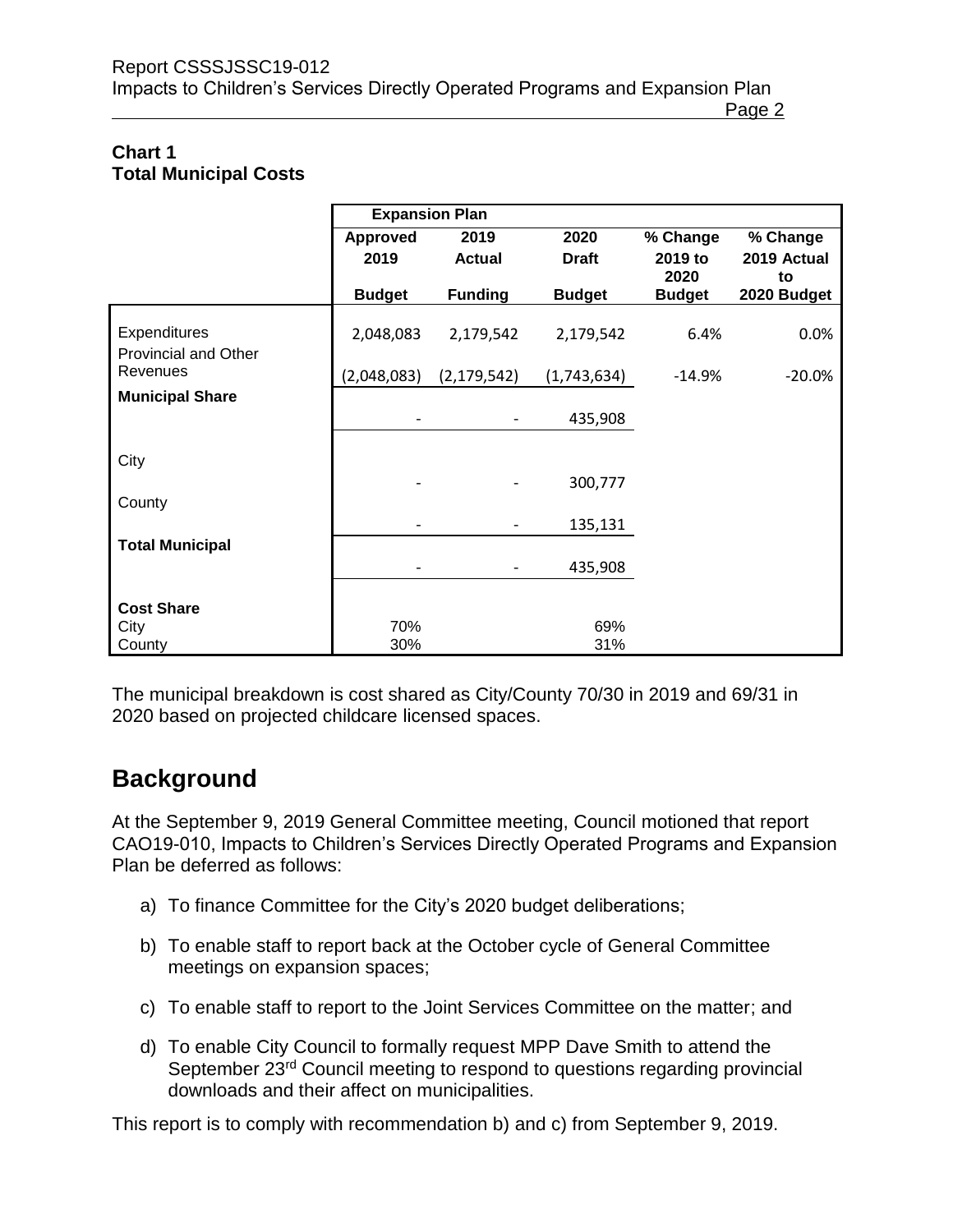As detailed in General Committee Report CAO19-010, funding and service impacts to Children's Services will be phased in over a three-year period starting in January 2020.

The phased implementation approach will be rolled out as follows:

- o **On January 1, 2020**, Consolidated Municipal Service Managers (CMSMs) will be asked to cost-share Expansion Plan operating funding at a rate of 80/20 provincial/ municipal. The Province has indicated that while cost sharing continues to be encouraged, the ministry is committing to providing 80 percent of this funding regardless of the CMSM contribution,
- o **The following year on January 1, 2021**, CMSMs will be asked to continue costsharing Expansion Plan operating funding at a rate of 80/20 and be required to cost share all administrative funding at a rate of 50/50; and
- o **On January 1, 2022**, the threshold for allowable administrative funding CMSMs can spend on childcare will be reduced from 10% to 5% in addition to the ongoing cost sharing requirements previously introduced.

Chart 2 below shows the municipal costs of all children's services programs from 2019 to 2022 with the provincial changes.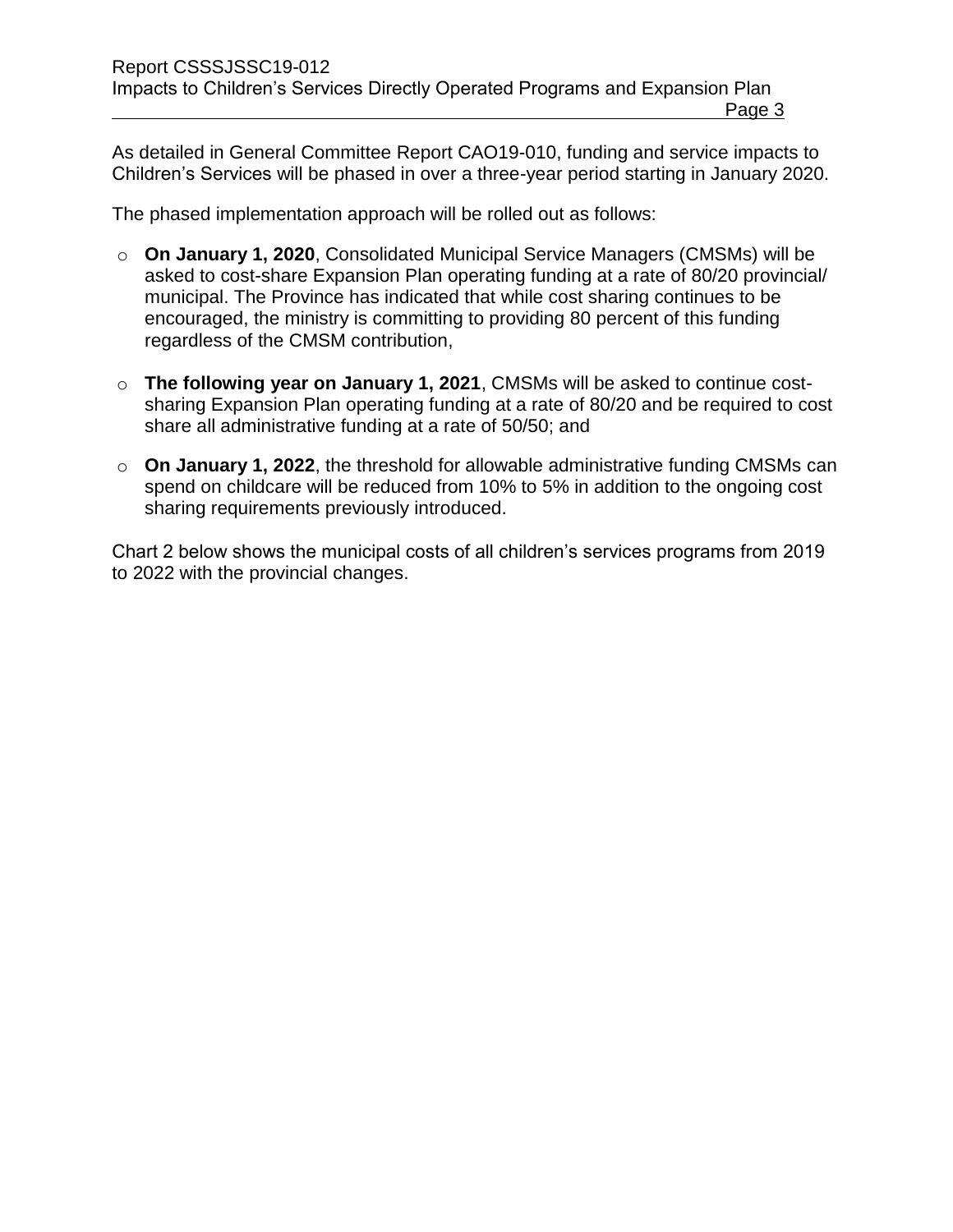### **Chart 2 Municipal Costs of All Children's Services Programs 2019-2022 with Provincial Changes**

|                                           | <b>Approved</b><br>2019<br><b>Budget</b> | <b>2020 Draft</b><br><b>Budget</b><br>with<br><b>Expansion</b><br><b>Plan Cost</b><br><b>Share</b><br>80/20 | 2021<br><b>Estimated</b><br><b>Budget</b><br>with<br><b>Admin</b><br>Cost<br><b>Share</b><br>50/50 | 2022<br><b>Estimated</b><br><b>Budget with</b><br><b>Admin Cost</b><br><b>Share 50/50</b><br>and Change to<br>5% Threshold | %<br><b>Increase</b><br>from<br>2019 to<br>2022 |
|-------------------------------------------|------------------------------------------|-------------------------------------------------------------------------------------------------------------|----------------------------------------------------------------------------------------------------|----------------------------------------------------------------------------------------------------------------------------|-------------------------------------------------|
|                                           |                                          |                                                                                                             |                                                                                                    |                                                                                                                            |                                                 |
| Administration                            | 194,099                                  | 165,680                                                                                                     | 306,623                                                                                            | 418,849                                                                                                                    |                                                 |
| Wage Enhancement Admin                    |                                          |                                                                                                             | 35,467                                                                                             | 35,467                                                                                                                     |                                                 |
| Directly Operated Child Care              | 511,653                                  | 570,962                                                                                                     | 582,381                                                                                            | 594,029                                                                                                                    |                                                 |
| Expansion Plan - Program                  |                                          | 435,908                                                                                                     | 435,908                                                                                            | 435,908                                                                                                                    |                                                 |
| Expansion Plan - Admin                    |                                          |                                                                                                             | 75,218                                                                                             | 98,957                                                                                                                     |                                                 |
| Core Funding                              | 1,090,566                                | 1,090,565                                                                                                   | 1,090,565                                                                                          | 1,090,565                                                                                                                  |                                                 |
| Early on Child and Family<br>Centers      |                                          |                                                                                                             |                                                                                                    |                                                                                                                            |                                                 |
| <b>Early Learning Child Care</b>          |                                          |                                                                                                             | 36,852                                                                                             | 55,354                                                                                                                     |                                                 |
| <b>Total Municipal Cost</b>               | 1,796,318                                | 2,263,115                                                                                                   | 2,563,014                                                                                          | 2,729,129                                                                                                                  | 51.9%                                           |
| <b>Previous Years Budget</b>              |                                          | 1,796,318                                                                                                   | 2,263,116                                                                                          | 2,563,014                                                                                                                  |                                                 |
| \$ Increase from Previous<br>Year         |                                          | 466,797                                                                                                     | 299,898                                                                                            | 166,115                                                                                                                    |                                                 |
| % Increase over Previous<br>Year's Budget |                                          | 26.0%                                                                                                       | 13.3%                                                                                              | 6.5%                                                                                                                       |                                                 |
| <b>Municipal Cost Share</b>               |                                          |                                                                                                             |                                                                                                    |                                                                                                                            |                                                 |
| City                                      | 1,257,423                                | 1,561,549                                                                                                   | 1,768,480                                                                                          | 1,883,099                                                                                                                  |                                                 |
| County                                    | 538,895                                  | 701,566                                                                                                     | 794,534                                                                                            | 846,030                                                                                                                    |                                                 |
| <b>Total Municipal</b>                    | 1,796,318                                | 2,263,115                                                                                                   | 2,563,014                                                                                          | 2,729,129                                                                                                                  |                                                 |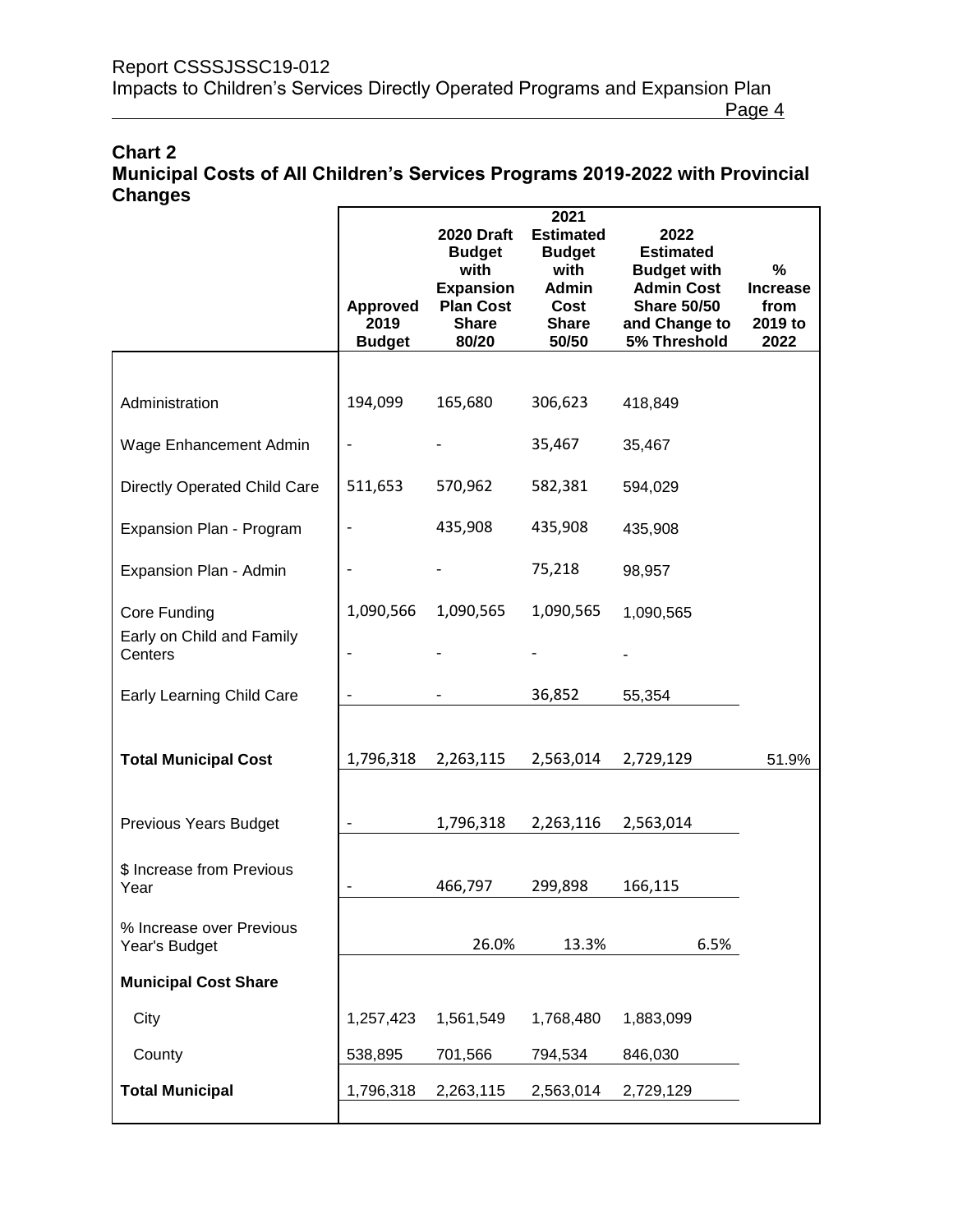### **Expansion Plan Funding**

The Expansion Plan Funding was launched in 2017 by the Province to create 100,000 high-quality licensed childcare spaces for children aged 0-4 in Ontario and, at that time, required no municipal contributions. Funding was provided to municipalities to plan for expanded spaces to meet this target over 5 years. Municipalities now have the flexibility to decide how much to contribute of the 20% allocation and the Province contributing the remaining 80%.

Based on the former funding model, the Municipal Budget provided no municipal funds. The 2020 Municipal contribution is estimated to be \$435,909 shared 69% City and 31% County (based on current projections for 2020 licensed spaces).

The chart below lists the programs supported by Expansion Plan funding for spaces that have opened or are planned. There are two projects currently under construction and one other that is on hold pending Council direction.

### **Chart 3 Expansion of Agency Sites**

| <b>Agency Name</b>                        | <b>Completion</b><br><b>Status</b> | # of FD Spaces<br><b>Before</b><br><b>Expansion*</b> | # of<br><b>Expanded</b><br><b>FD Spaces</b> | Total # FD*<br><b>Spaces Post</b><br><b>Expansion</b> |
|-------------------------------------------|------------------------------------|------------------------------------------------------|---------------------------------------------|-------------------------------------------------------|
| Col 1                                     | Col <sub>2</sub>                   | Col 3                                                | Col 4                                       | Col <sub>5</sub>                                      |
| <b>City Expansion Sites</b>               |                                    |                                                      |                                             |                                                       |
| <b>Centre Educatif Les Petits Curieux</b> | 2017                               | 26                                                   | 13                                          | 39                                                    |
| Municipal - Pearson                       | 2017                               | 26                                                   | 13                                          | 39                                                    |
| Strath - Crestwood                        | Sep-19                             | 0                                                    | 25                                          | 25                                                    |
| Compass - Mc Rae**                        | 2020                               | 0                                                    | 49                                          | 49                                                    |
| Trent Child Care - King George**          | 2020                               | 31                                                   | 18                                          | 49                                                    |
| <b>Total City</b>                         |                                    | 83                                                   | 118                                         | 201                                                   |
| <b>County Expansion Sites</b>             |                                    |                                                      |                                             |                                                       |
| Compass - Millbrook                       | 2017                               | 0                                                    | 49                                          | 49                                                    |
| YMCA - Lakefield Child Care               | 2017                               | 27                                                   | 22                                          | 49                                                    |
| Trent - Bridgenorth                       | Apr-19                             | 32                                                   | 15                                          | 47                                                    |
| Hucklebug - Havelock                      | Sep-19                             | 26                                                   | 13                                          | 39                                                    |
| Hucklebug - Norwood                       | 2020<br>Deferred                   | 0                                                    | 39                                          | 39                                                    |
| <b>Total County</b>                       |                                    | 85                                                   | 138                                         | 223                                                   |
| <b>Total All Commitments</b>              |                                    | 168                                                  | 256                                         | 424                                                   |

\*Full day licensed spaces for children 0 – 3.8 years (numbers to not include school-age spaces)

\*\*Projects already under construction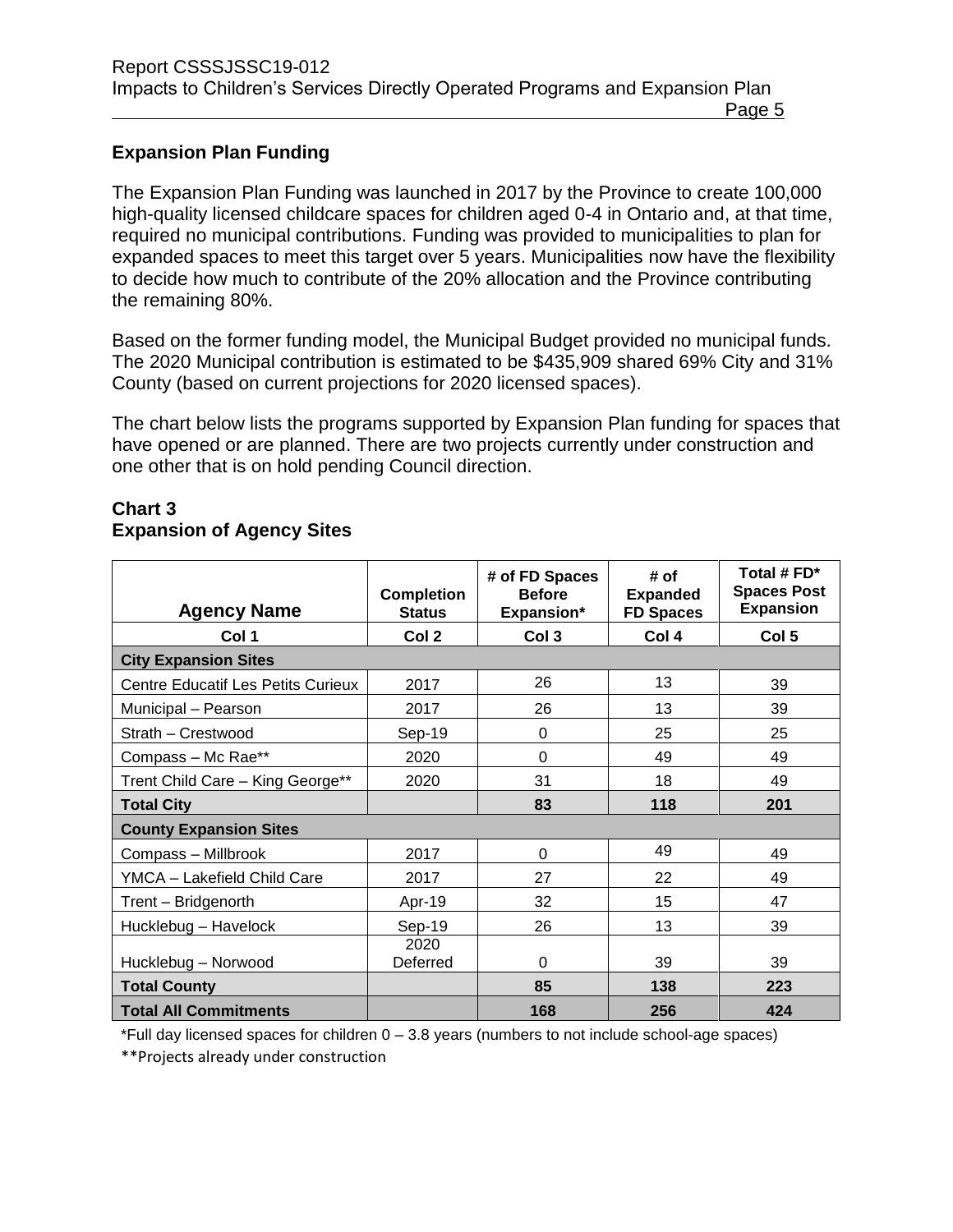## **Growing Need**

With Expansion Plan funding, the City has expanded spaces in the City and County to help address the growing demand for licensed child care. Operators that expand their childcare spaces receive one-time Expansion Plan funding for first-time equipping of the new spaces and on-going Expansion Plan funding to support operating costs. Ongoing funding includes:

- Fee subsidies
- Operating and Wage grants
- Special Needs Resource Funding

In addition to the on-going Expansion Plan funding for the new spaces, the City provides Core Funding for fee subsidies and wage and operating grants to each of these programs for existing spaces. The new spaces will receive the same net amount of funding per FTE from the City as other child care centres but their funding must be accounted for through both funding programs per provincial Expansion Plan guidelines. Financial supports help operators keep parent fees more affordable for families and keep their program financially viable. While progress has been made, the demand for space continues to increase. Currently there are 3,745 licensed child care spaces and 1,265 children waiting for a childcare space. There is no waiting list for fee subsidies.

## **Impacts Without the 20% Municipal Contribution**

If this recommendation is not approved and the municipality does not contribute 20% for Expansion Plan funding in 2020 it would result in a significant impact to the entire childcare system as it is not as simple as just closing the 256 spaces in the system. Childcare operators have two main revenue sources: parent fees and municipal operating and wage grants. Typically, when municipal funding is reduced, operators increase the parent fees to make up for the short fall.

A reduction in Expansion Plan funding could result in:

- The reduction of operating funding for the seven child care operators that expanded spaces between 2017 – 2019.
- An increase in parent fees for 2,685 spaces in the City and County (Illustrated in Chart 3 below). This would occur as the expansion site operators operate an additional 2,685 spaces in the City and County and funding would therefore have to now be spread over an additional 256 spaces with the same funding level;
- The child care operators for the McRae and King George expansion project currently being built may not receive any operating funding;
- The cancellation of the Norwood expansion project;
- Seven child care organizations that expanded becoming financially destabilized due to the reduction in expected ongoing operating funding;
- Inequity in the child care system where some child care sites are receiving different funding levels from the City than other sites; and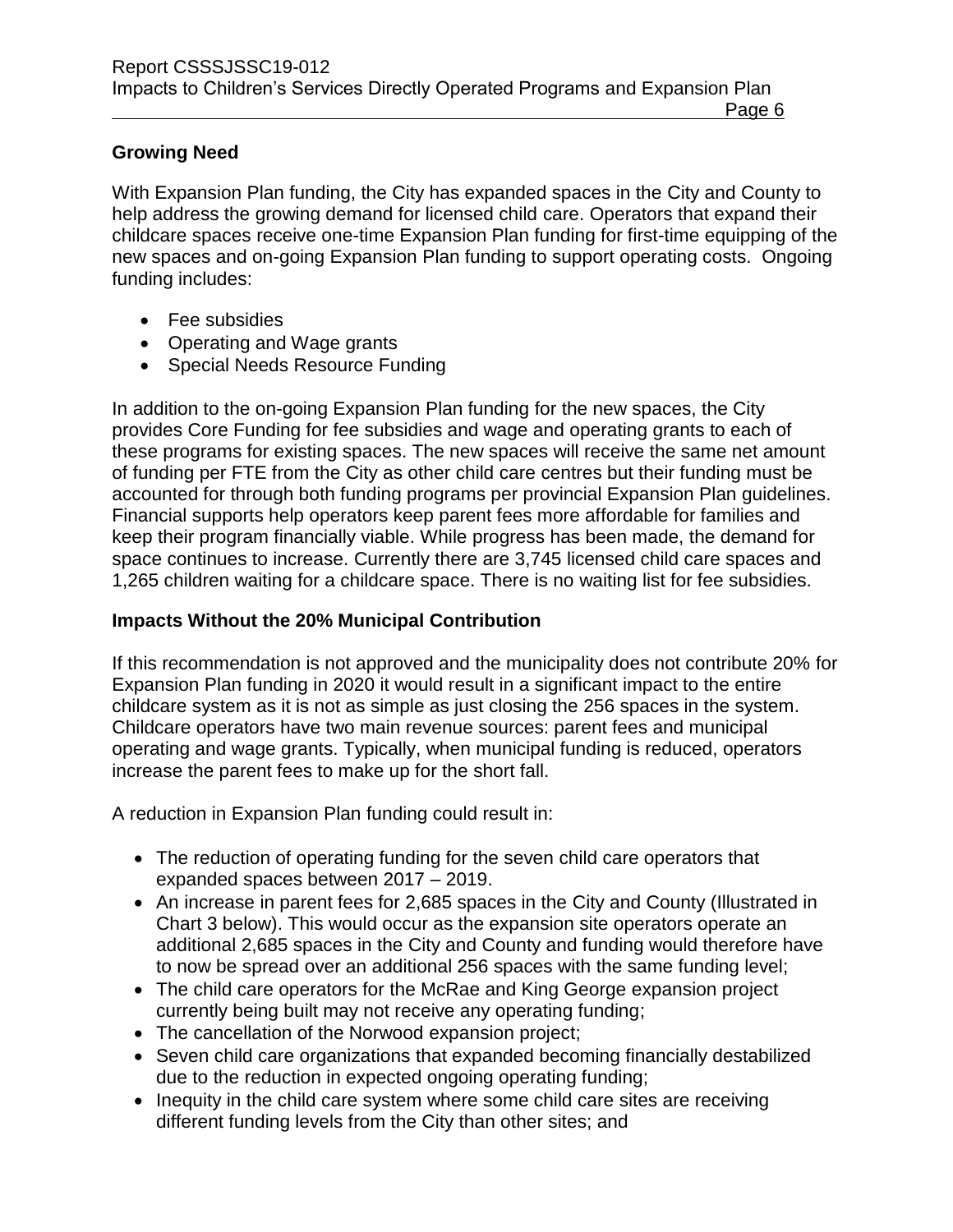A Fee Subsidy Waitlist may start to build again.

The chart below lists the seven Service Providers supported by Expansion Plan funding that would be impacted and illustrates the total number of spaces that each of them has in relation to the total number of licensed spaces in the City and County.

### **Chart 4 System Expansion**

|                                                         | <b>Total Licesned</b> |
|---------------------------------------------------------|-----------------------|
| <b>Service Providers with Expanded Sites</b>            | <b>Spaces</b>         |
| <b>Centre Les Petits</b>                                | 95                    |
| Compass Early Learning and Care (excl. Home Child Care) | 1,125                 |
| City of Peterborough Child Care                         | 297                   |
| <b>Hucklebug Child Care</b>                             | 249                   |
| Strath-MacLean Child Care                               | 229                   |
| Trent Child Care                                        | 471                   |
| YMCA Child Care                                         | 219                   |
| <b>TOTALS</b>                                           | 2,685                 |
| Total Licensed Spaces - City & County                   | 3,745                 |
| Percentage of total spaces                              | 72%                   |

## **Deadline to Submit Decision to Province**

As part of the Expansion Plan funding initiative, the Ministry of Education requires school boards and municipalities to submit a Joint Confirmation – Previously-Approved School-Based Child Care Capital Projects form to the Ministry. This form identifies which childcare capital projects can proceed to construction. The original submission deadline was August 30, 2019. When staff signed off on this form in August the Norwood project was deferred pending a council decision on the Expansion Plan funding. The Ministry recently extended the submission deadline to October 31, 2019 and is allowing school boards and municipalities to resubmit the forms based on updated information. If this recommendation gets approved, staff would change the project status from deferral to proceed to build on the Joint Confirmation form when it is submitted at the end of October. Without the 20% funding, the project would be cancelled.

## **Joint Services Steering Committee**

The Joint Services Steering Committee did review report CAO19-010 on September 12, 2019. They received the report for information.